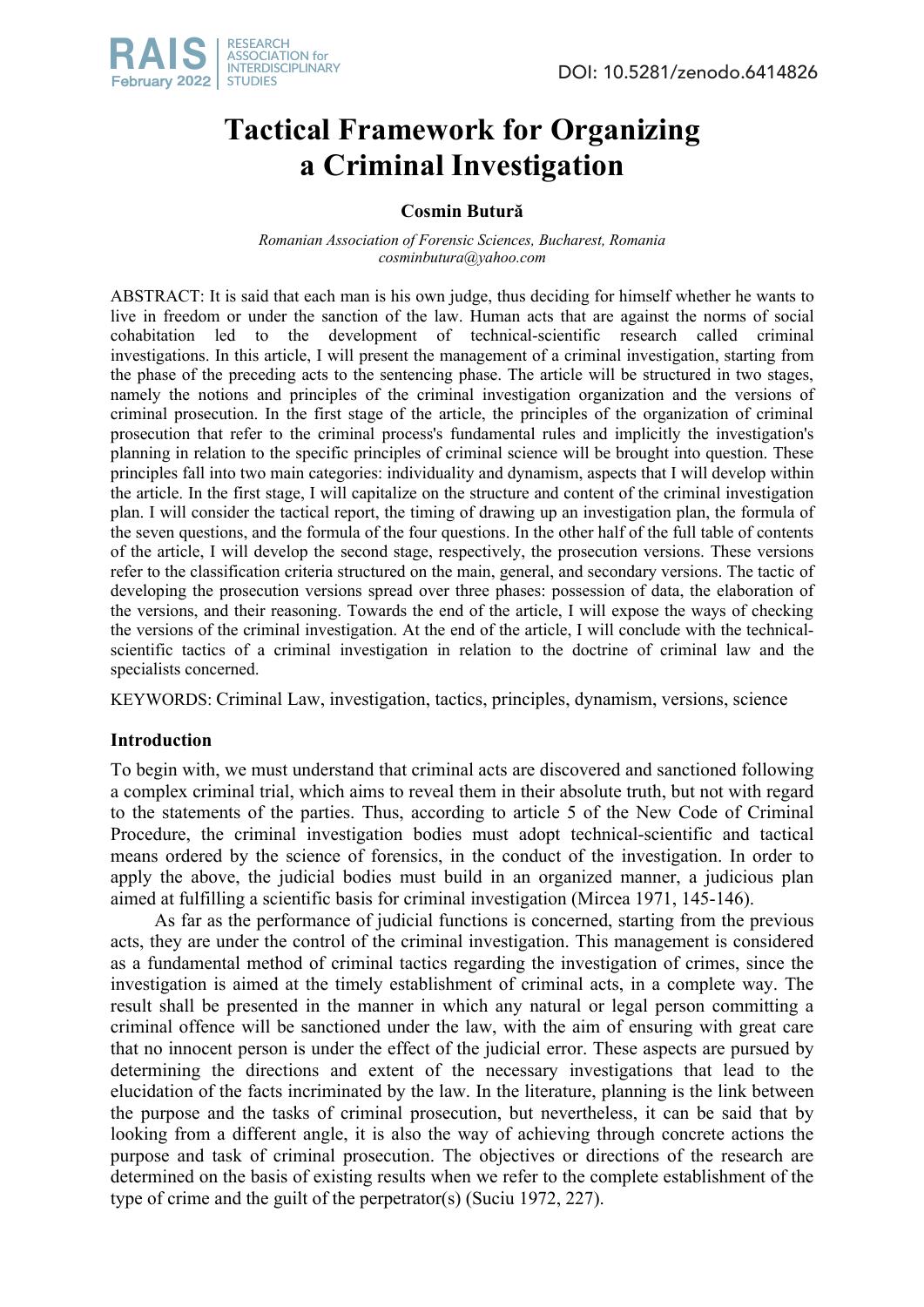For example, if we have a body discovered near a building under renovation, the forensic examination is concluded by the deed that caused the death, respectively the fall from a height. So, the first activity that the judicial investigation team must consider would be to establish the nature of the deed: accident, suicide or murder?! Following the data obtained from the witnesses, but also from the traseological establishment, it was found out that the victim was not part of the personnel who took specific actions in the building, but it did not have any connection with it. In conjunction with all these data that establish the circumstances that led to the death of the victim, it is determined that there can be no murder or accident at work. By deepening the investigations, more precisely by planning the new criminal investigation activities, it is concluded that the person in question committed suicide, because he had embezzled a large amount of money, being under judicial control (Stancu 2015, 399).

## **Principles of organization of criminal prosecution**

The planning of criminal prosecution will be based on the basis of rules or principles, as follows:

- a. *the fundamental rules of the criminal process*: this is where the principle of legality or finding out the truth is brought into question;
- b. *the specific principles of this science*: in this case we recall the principle of identity that of efficiency or the one according to which any act provided for by the criminal law causes changes in the environment.

In conjunction with those mentioned above, there are also the principles specific to the planning of criminal shouldering which, in the literature, it is considered that the two basic rules would be individuality and dynamics. Of course, we cannot say that there are only these two basic rules, many specialists also refer to the principle of legality, which apparently is a defining principle for the entire criminal process. There is also another principle that is found in the category of those mentioned above, we are talking about continuity, it is classified as a principle specific to planning, although this is an element that is part of the very nature of the process itself (Zăhărescu 1981, 86).

In the following, I will develop the first principle, namely that of individuality, which refers to the individualization of the planning of the judicial research activity, depending on the particularities of each case. In criminal doctrine, the individualization of planning is explained as the identical similarity of each circumstance, thus being distinguished from the other specific elements, more precisely becoming unrepeatable. But nevertheless, a template scheme cannot establish the acts committed, because each individual case meets individual conditions of place and time, of injured persons and institutions, of witnesses who actually perceived the deed, etc.

The second principle, namely dynamism, is a fundamental rule by which the judicial bodies should respect it when conducting the planning and organisation of the criminal investigation. According to the specialized literature, the principle is found in two directions, the dynamic conduct of research and the malleability of planning.

- a. *conducting the dynamics of forensic investigations*: it is necessary in this principle by contributing to the increase of the efficiency of the criminal investigation.
- b. *malleability of planning*: by this it is meant that dynamism is interpreted by the permanent adaptation of the criminal investigation plan to the situations and data that appeared new during the investigation.

In terms of the malleability of planning, there were many moments when new elements appeared in the completion of the investigation, changing the way of organizing and the way of drawing up the plans. These changes contain activities that at first glance do not seem to be important pieces of the file, from these we mention confrontations, reconstructions, searches, etc. For example, a case in which the suspect claims to have committed the incriminated act,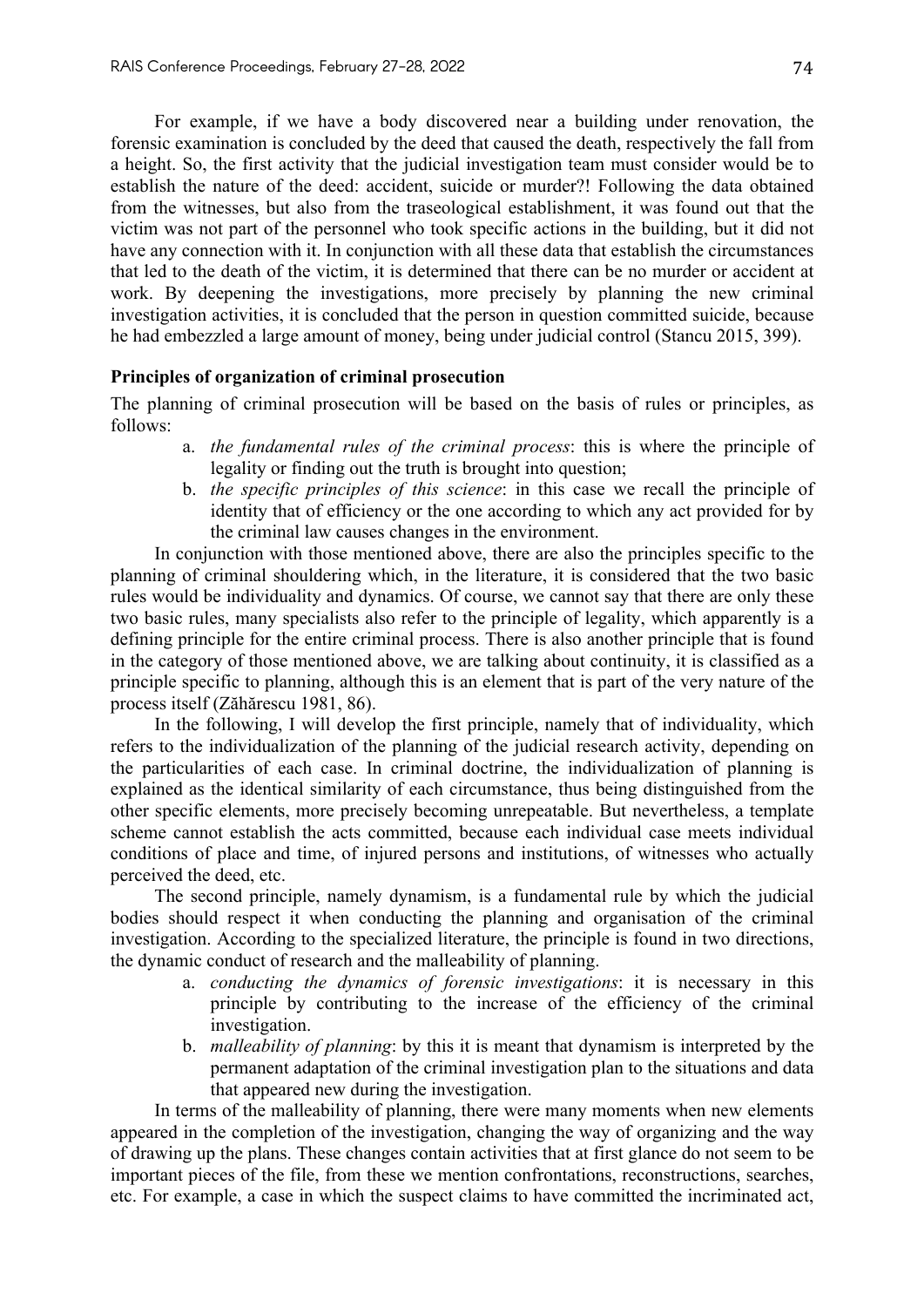but during the investigation, he offers a new statement specifying that he was not alone at the time of committing the crime and especially that he committed another crime in conjunction with the one for which he was being heard, radically changes the way the investigation is conducted and leads to a new criminal procedure, respectively to a new organization and tactical planning. As a result, we must not look at an investigation in the form of an exact science, but rather in a science in which everything varies but which is based on the foundation of mixes of rules from which investigators can choose to elucidate it (Constantin and Sandu 1992).

## **The structure and the content of the prosecution plan**

The components that make up the prosecution plan must be on a common front with the aim of streamlining the work of the plan, and this aspect is divided into the tactical report and the timing of the elaboration of an investigation plan.

- a. *tactically*: in the specialized literature, it is considered that the main elements that constitute the criminal investigation plan are the versions and problems that appear in solving cases under the empire of forensic science, the one that can give a shape to the versions and especially can solve the problems. In this case, it is noted that the versions are on a central position regarding the resolution of the acts committed. The rest of the abovementioned elements remain in a welldefined position, which highlights their common front in the prosecution plan, thus occupying a specific character throughout the plan process.
- b. *the moment of an investigation plan*: it refers to the fact that the design of a prosecution plan should not be done in a premature phase, as long as there is some summary data that can only build a false track on which the investigation will go, and the consequence would be to delay the resolution of the deed. (Ciopraga and Iacobuță 1997, 277)

The plan of the investigation will be carried out in written form because omissions can be monitored during it and thus can be repaired, thus reducing the chance of prejudice to the subsequent course of the trial.

# **Content of the criminal procedure plan**

In principle, the content of the investigation plan is due to problems arising which need to be clarified sooner or later, regardless of the manner in which they are resolved. Regarding the road to reaching the denouement, more precisely the finding of the truth, the investigation leads to a certain extent in which there are found, verified and clarified, data and circumstances, meant to outline the elements that constitute the crime, that is, even until the identification of the perpetrator of the deed (Ciopraga 1996, 13).

Like any criminal investigation body, which conceives of a criminal investigation, it must first resort to a self-interviation, from which it can learn elementary notions that can help with the investigation. This method is called the formula of the seven questions, and it is described as follows (see in detail Buzatu 2013, 135-136):

- *What act was committed* and what is its nature?
- *Where was the crime* under investigation committed?
- *When was it committed*?
- *Who is its author*?
- *How*, in what way did he commit it?
- *With whose help*?
- *For what purpose* was it committed?

Well, this formula is not the only one of its kind, there is another formula in the criminal doctrine, recognized as the formula of the four questions, which is clearly superior to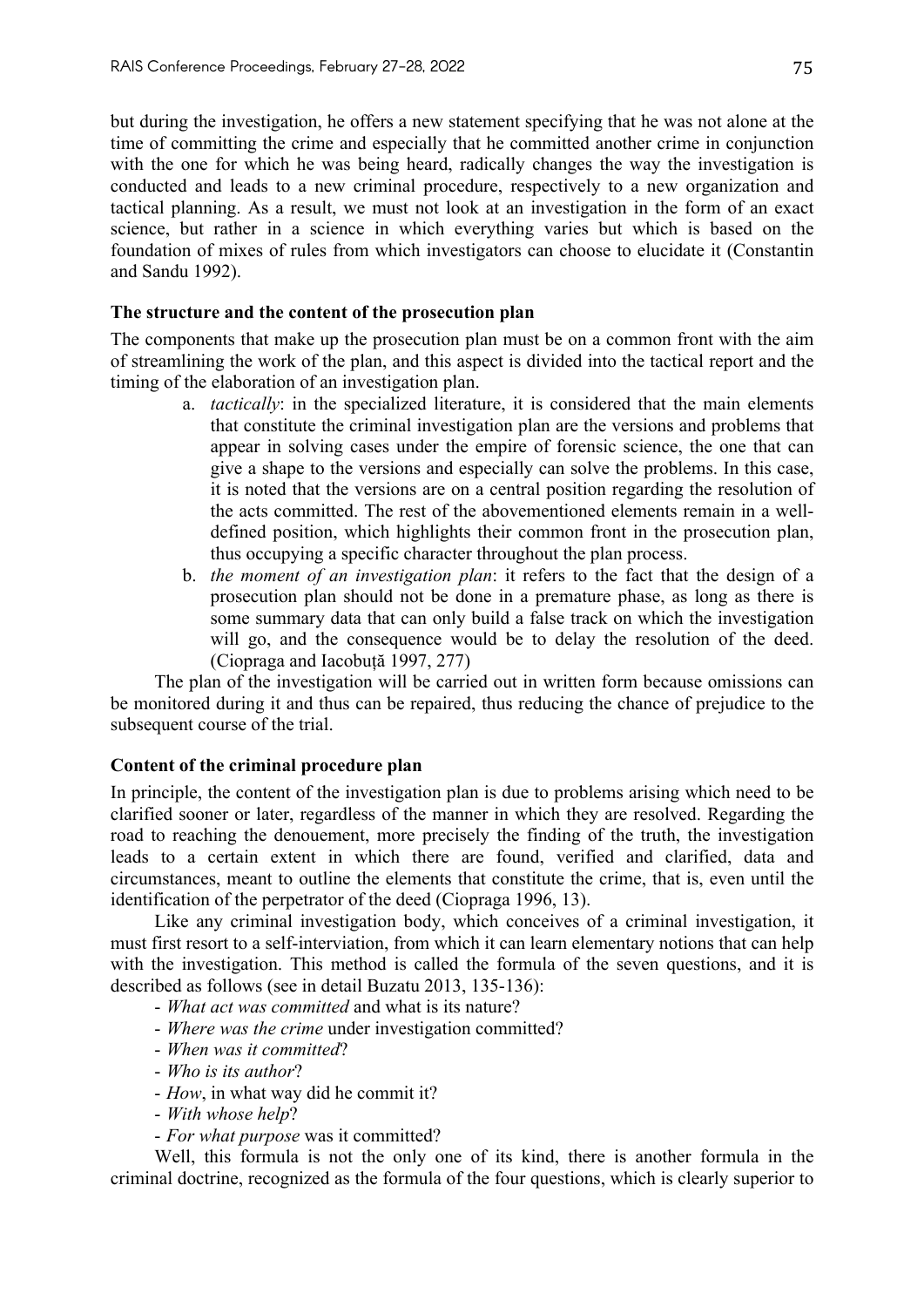the first formula in that it synthesizes much more clearly the content of the crime. So, we recall:

- *Determination of the object of the crime*, more precisely the social relationship harmed by the commission of the deed against the object that was exercised the wrongful action;

*Establishing the objective side of the crime*, the causal relationship between it and the consequences of the deed;

*Identification of the active subject*, of the crime, of the participants and of the passive subject of criminal offences;

*Determining the subjective side*, more precisely by establishing the form of guilt as well as the motive of the deed.

#### **Versions of the prosecution**

In the criminal doctrine, as a definition, the version of the prosecution can be found in the form of "an assumption, an assumption, an assumption, based on a date held at a certain point in the prosecution, by which the facts and circumstances of a case may be explained, it shall be subject to review by the prosecution body'.

#### *Version classification criteria*

The classified versions are of major importance, more in practice than in theory, because the assumptions and assumptions about the deed include a greater scope, especially when we also raise the author of the deed. Depending on their classification, the organization and planning of the whole activity is determined. In literature, it has been concluded that the most important criterion is the object and extent of the versions (Butoi 1989).

#### *Main or general versions*

In this case, we are talking about the act itself characterized by its nature, the way in which it was done, but also its constituent elements. Therefore, these main versions are actually trying to establish whether the offense committed is punishable by law, whether or not it is punishable by criminal law. The main versions are divided as follows:

- The versions *of the objective side of the crime* are characterized by their nature and are very numerous. They are intended to determine the material element of the offense and the causal link between the offense and its consequences;
- The versions *of the subjective side* are directly related to the form of guilt and the purpose of its humiliation, analyzing the deed of the author and of the other participants;
- The versions *of the subject-matter of the offense shall* refer to the subject-matter of the offense, the circumstances which led to the offense. These versions are often put into legal practice because they know from the outset what has been the object of the crime.
	- *Secondary versions*

As a definition, in judicial practice we find them mere assumptions about the main versions, which may or may not change the criminal investigation. The Aois tracks are actually the incipient of the investigation, which is then checked, and with the help of the investigators can switch directly to the main versions of the crime committed (Stancu 2015, 406-407).

## *The tactics of drafting the criminal prosecution versions*

This tactic is part of the category of tactics important to the investigation, serving fully the outcome of the investigation, which should be favorable, in terms of the following conditions (Constantin 1992):

- *the possession of data or information on the offense committed*, broken down in quantitative and qualitative terms, which refers to data kept in the course of the investigation on the basis of the main and secondary versions. The lack of such data may lead to research into false paths, with a waste of materials, human resources and artificial or human intelligence;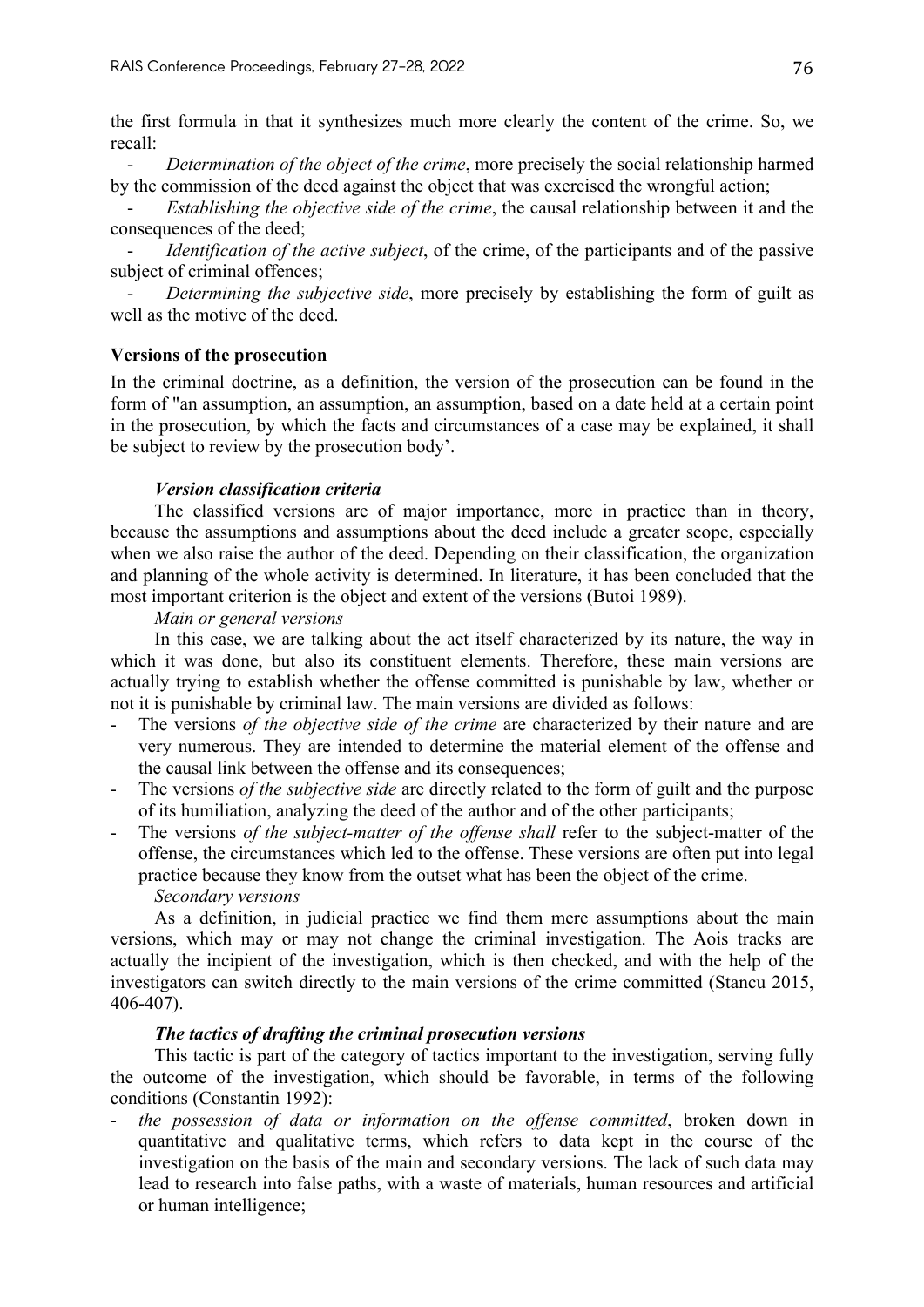- the development of versions that are close to reality calls for multilateral preparation;
- the use of logical forms of reasoning.

### *Use of logical forms of reasoning*

The logical forms of reasoning are thus divided between the deductive reasoning, the inductive reasoning and the reasoning by analogue.

To begin with, the deductive reasoning is a logical operation and starts from the premise of the problem, and is only necessary on the basis of concrete data and a process of thinking. Inductive reasoning is a logical operation, i.e., an inverse operation to the previous one, with a series of judgments aimed at finding out the particular elements of the case and finally at the essential points.

The reasoning by analogue is a form of thinking that is more common to criminal investigation bodies, because this reasoning is uncertain or probably uncertain. Such reasoning is also framed by a logical operation in which the conclusion is made on the basis of the similarity between the characteristic elements and those of the fact being known (Stancu 2015, 407).

#### *Means of verifying the prosecution versions*

As a result of the development of versions of the investigation, whether they are major or secondary, investigators reach the most important stage in the file, namely the verification of versions based on the data collected, thus eliminating incorrect assumptions or assumptions. So the only version that is left to the discretion of truth will be the one that gives trueness not being denied in one way or another (Suciu 1972, 507).

In the actual settlement, it is necessary to observe the tactical rules imposed by the right necessity of the resolution of the case, this concerns the verification of all versions. We therefore recall the stages of the development of the versions:

- simultaneous version of all versions;
- giving priority to those issues whose delay may hinder the truth;
- fully qualifying each issue.

#### **Conclusions**

From the above, we therefore remember the principles of the organization of prosecution and the versions of prosecution. We thus understand that a criminal investigation must have a basis of principles on which it is possible to determine exactly how the deed was committed. These principles are being followed by the defining deontological requirements in the justice of a rule of law, for which the law and the quality of the judiciary have a common front in developing the organization of criminal prosecution.

The science of forensic science in conjunction with the principles of the organization of criminal investigation has a distinctive role to play in order to increase the efficiency of the criminal justice system. With regard to the criminal prosecution versions that we have developed in the Article, I conclude that in an investigation plan, these are an essential key that leads to the desired outcome. We need to understand that these versions are actually events or facts that have taken place in the past but in a concrete way. All these versions must go through the verification process in order to avoid a possible failure of the criminal investigation. We have developed in the Article that these assumptions are of several main, general and secondary kinds.

It was understood that the secondary versions, although not for the real sense of the investigation, are indirectly bridges to the main or general versions. These secondary versions are in fact assumptions or assumptions from which a main version can be developed, but they are not taken into account because they can lead to errors and thus to false paths in the course of criminal investigation.